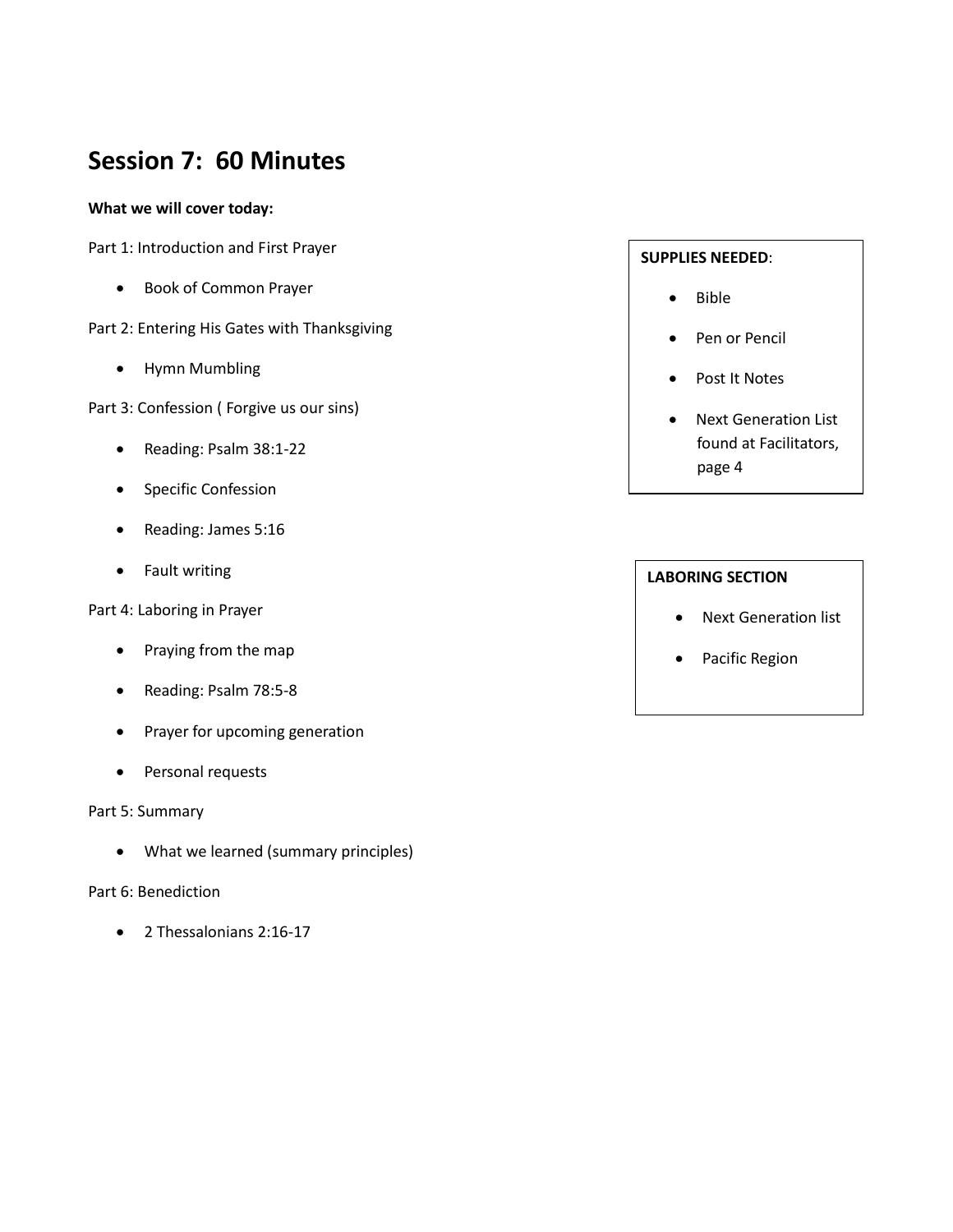# **PART 1: INTRODUCTION and FIRST PRAYER**

(Leader tries to begin on time and keep session to 60 minutes)

1.

Leader: Before we start, who will be our "Note Reader"? (Butt in and read when ever you see a Note.

Note Reader is chosen

**NOTE:** You will need post-it notes or similar for this session.

2.

**Leader:** Let's keep in mind the rules which basically are: Don't' tell us of your thanksgiving or prayer request. Instead tell it to God and we'll join with you. We will start by reading/praying together from the Book of Common Prayer #2.

• Read together the prayer below:

O LORD, our heavenly Father, Almighty and everlasting God, who hast safely brought us to the beginning of this day; Defend us in the same with thy mighty power; and grant that this day we fall into no sin, neither run into any kind of danger; but that all our doings, being ordered by thy governance, may be righteous in thy sight; through Jesus Christ our Lord. Amen**.** 

# **PART 2: ENTERING HIS GATES WITH THANKSGIVING**

Note: Prayer Principle: He that offers praise glorifies me .

3.

**Leader:** Let us sing our hymn. Who will pick one?

• Sing or mumble the chosen hymn.

# **PART 3: CONFESSION**

4.

**Leader:** Let us confess our sins by praying Psalm 38:1-22.

Each read two verses around until compete.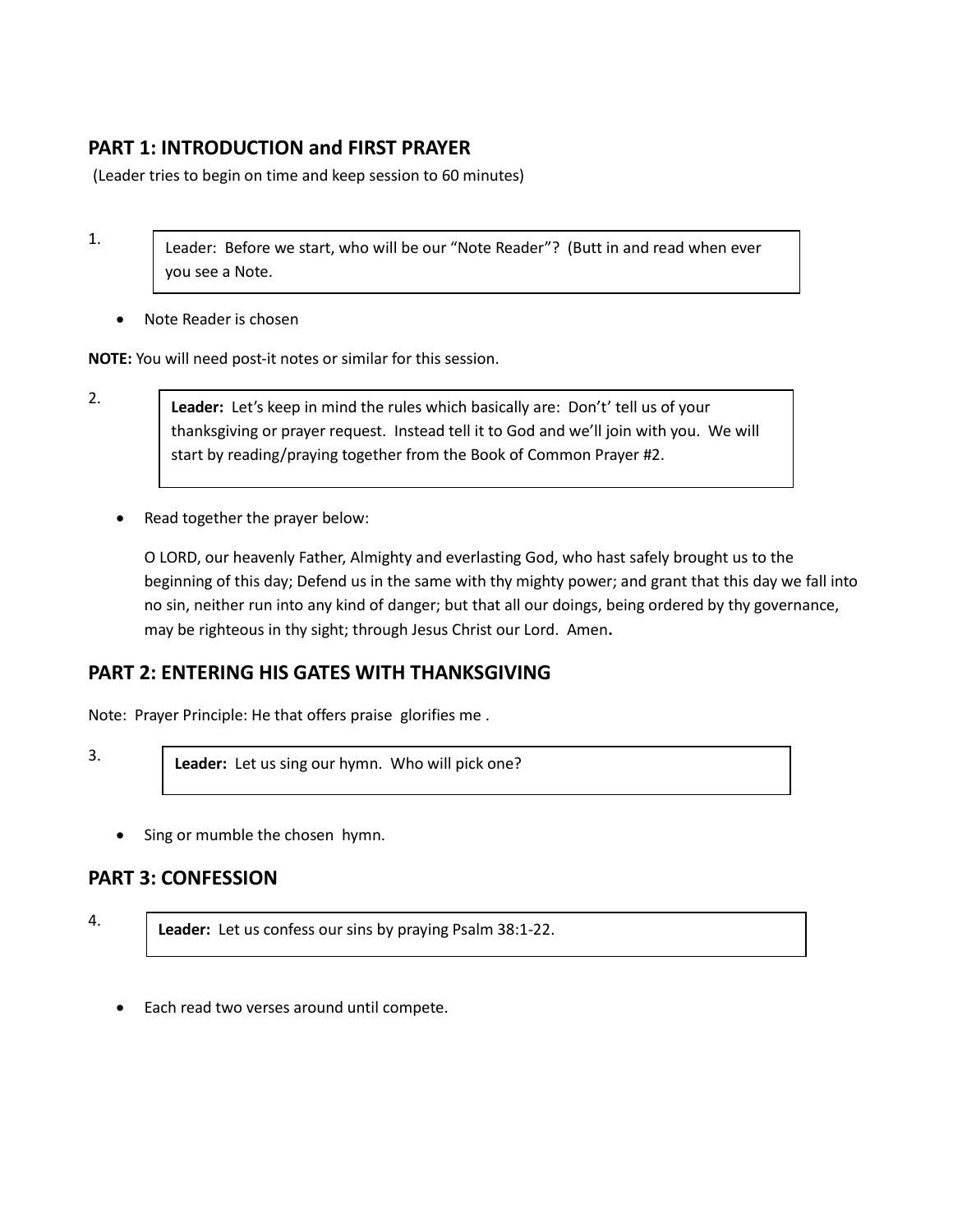- **Leader:** Verse 18 says "I will declare mine iniquity." Let us now declare any specific sin and God will forgive. I will begin (if any have sin to confess).
	- Each make specific confessions.

NOTE: Prayer Principle: If we say we have not sinned we make Him a liar. That's probably not a good idea.

(I John 1:10)

- 6. **Leader:** One of the prayers that we are told to pray is from Portfolio of Scriptures, Page 2, #11, James 5:16. Let us read aloud this passage together in the King James Version
	- Together: Confess your faults one to another, and pray one for another, that ye may be healed. The effectual fervent prayer of a righteous man availeth much.
- 7. **Leader:** I know that sometimes when we simply obey what the Scripture tells us, it seems a little foolish. But let's just do what the Scripture says anyway. Each one can write two or three faults that you have on this post-it note and give it to the person to your right. They will take your post-it note, put a date on it and pray for these items for one month, from time to time.
	- Each write two or three faults (not sins) on a post-it note and give it to the person on your right. Each takes the post-it note from your left, date it, and commit to praying for that person for one month from time to time.

**NOTE:** A "fault" is a tendency to do wrong. Like constant temper or lust or self- righteousness, etc.

# **PART 4: Laboring Section**

**Leader:** Now let each person pray for 1 country at a time until 20 Pacific Region countries are prayed for. Pray by locating the ruler, the country and mentioning the statistics and prayer. I will begin. "Lord, help the people of \_\_\_\_\_ (name country) and the head ruler \_\_\_\_\_ (name ruler), that they may be saved. That they would lead quiet and peaceable lives in all Godliness and honesty. (Portfolio of Scriptures, Told to Pray, Page 1, #8)

Go around each praying for 1 country at a time until 20 are prayed for. (Map Section - Pacific Region)

# **American Samoa –** Note Location Ruler **: Pres. Obama**

Politics: US unincorporated territory since 1900, bestowing all rights of US citizens except ability to vote in US elections. **Prayer**: LORD bless the continued ministries of YWAM & Assemblies of God in American Samoa. Drive out the cults, such as Mormonism, that are leading your sheep astray.

**Population**: 68,000 **Capital**: Pago Pago **Peoples**: Polynesian 93% **Literacy**: 99% **Off. Lang**: Samoan, English **Economy**: Tuna fishing and canning **HDI Rank**: /182 **Public Debt**: % **Income p/p**: \$9,040 **Religion**: Christian 95%,

5.

.

8.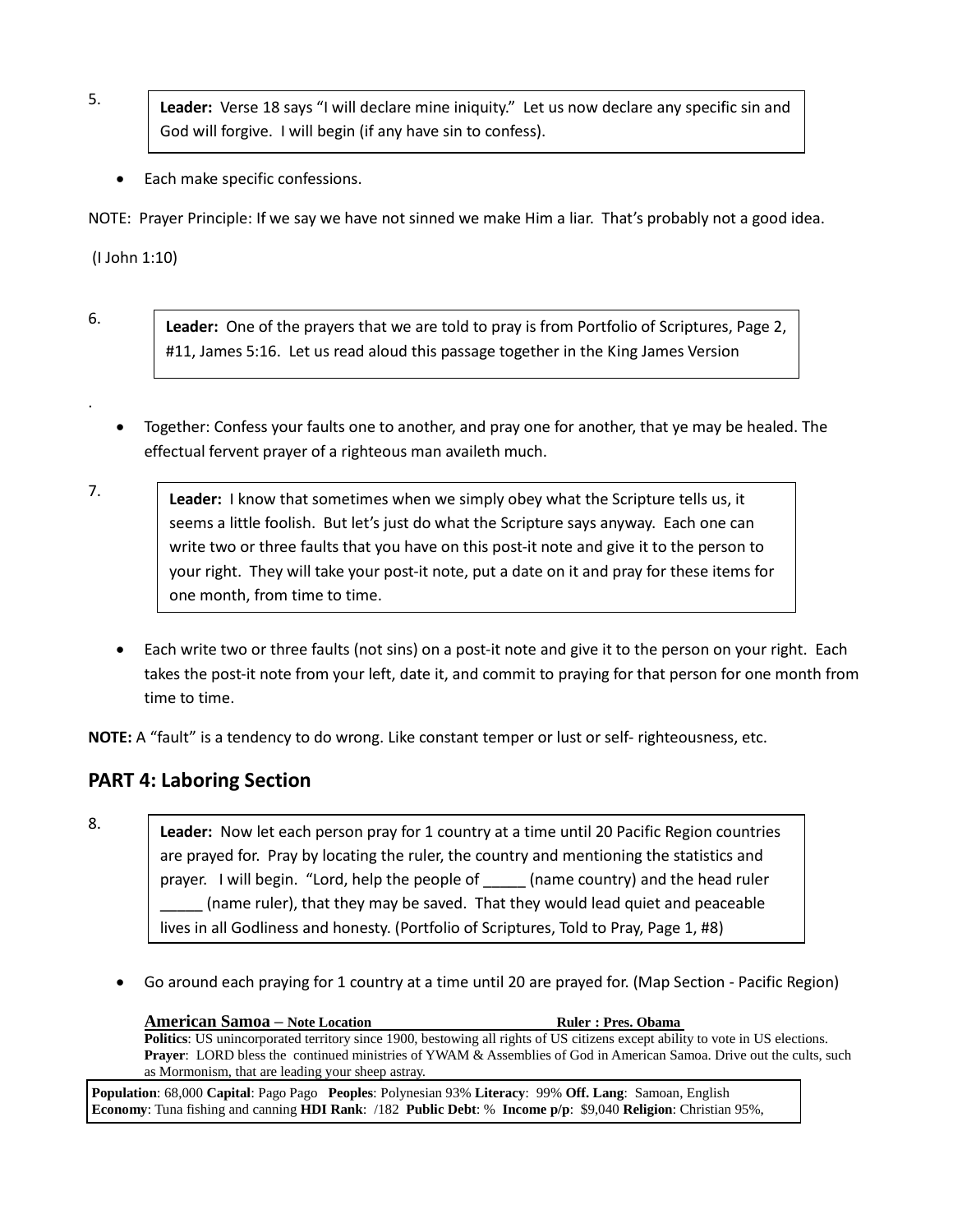# **Australia -Note Location Ruler : Queen Elizabeth II**

**Politics**: A federal parliamentary democracy formed in 1901. The British monarch is the constitutional head of state. **Prayer**: In light of the increasing secularization & diversity of Australia, we pray Christians would engage secular society as the missionaries you've re-created your people to be among the people of the land.

**Population**: 21 M **Capital**: Canberra **Peoples**: Anglo-Australian 67.9% **Literacy**: 99% **Off. Lang**: English **Economy**: Services, mining and agricultural exports, industry and tourism**HDI Rank**: 2nd/182 **Public Debt**: 14.7% **Income p/p**: \$46,824 **Religion**: Christian 69.50%, nonreligious 23%

### **Christmas Island (see Australia) – Note Location: Ruler : Queen Elizabeth IIPolitics**: Non-self

governing dependent territory of Australia

**Prayer**: In light of the increasing secularization & diversity of Australia, we pray Christians would engage secular society as the missionaries you've re-created your people to be among the people of the land.

**Population**: 1,600 **Capital**: **Peoples**: Chinese 70% **Literacy**: % **Off. Lang**: English, but Chinese is more widely spoken **Economy**: Phosphate mining**HDI Rank**: /182 **Public Debt**: % **Income p/p**: \$ **Religion**: Buddist 36 %, Muslim 25% Christian 18%

**Cocos Island (see Australia)-Note Location:** Ruler: Queen Elizabeth II

**Politics**: Non-self governing dependent territory of Australia **Prayer**: In light of the increasing secularization & diversity of Australia, we pray Christians would engage secular society as the missionaries you've re-created your people to be among the people of the land.

**Population**: 670 **Capital**: **Peoples**: Malay 72%, European 24%**Literacy**: % **Off. Lang**: Malay, English **Economy**: Coconut plantation the sole crop**HDI Rank**: /182 **Public Debt**: % **Income p/p**: \$ **Religion**: Muslim 71%, Christian 19%

**Cook Islands -Note Location:** Ruler: Queen Elizabeth IIPolitics: Self governing parliamentary

democracy in free association with New Zealand

**Prayer:** We pray for an outpouring of grace through your word and the work of your Spirit that would see older churches revived, new churches planted & the islands of Nive, Tokelau & Piticairn full of disciples.

**Population**: 20,000 **Capital**: Avarua **Peoples**:Polynesian 89%**Literacy**: % **Off. Lang**: Malay, English **Economy**: Tourism, selling fishing rights, agriculture and offshore banking **HDI Rank**: /182 **Public Debt**: % **Income p/p**: \$ **Religion**: Christian 96%

# **Micronesia (Federated States of)** Note Location: Ruler: Pres. Manny Mori

**Politics**: A federal republic with four constituent states.

**Prayer:** Give FSM a revelation of the power & love of Jesus that can overcome the false teachings of magic & sakau, growing Western consumerism  $\&$  the active Mormon missionaries.

**Population**: 111,000 **Capital**: Palikir **Peoples**: Microneasian 91%**Literacy**: 92% **Off. Lang**: English **Economy**: farming and fishing. Over 90% of government income is from USA aid **HDI Rank**: /182 **Public Debt**: 32 % **Income p/p**: \$2,090 **Religion**: Christian 96%

# **Fiji -** Note Location: Ruler: Pres. Epeli Nailatikau

**Politics**:

**Prayer**: Bring gospel transformation to Fiji through its people finding their identity in Christ, therefore overcoming hatred & racism, alcoholism & broken homes, even seeing righteousness in government.

**Population**: 854,000 **Capital**: Suva **Peoples**: Fijian 52%, South Asian 36% **Literacy**: 92% **Off. Lang**: English **Economy**: Tourism and sugar **HDI Rank**: 108th /182 **Public Debt**: 8.4 % **Income p/p**: \$4,094 **Religion**: Christian 65%, Hindu 27%

## **French Polynesia -** Note Location: Ruler: Pres. Oscar Terrarce

**Politics**: An overseas territory of France, with a high degree of autonomy and its own president **Prayer**: May Tahiti once again send missionaries all over the Pacific. May spiritual revolution take place among the many nominal Catholic & Protestant Christians of French Polynesia's 118 islands.

**Ruler** : Pres. Oscar Terrarce **Population**: 272,000 **Capital**: Papeete **Peoples**: Pollynesian 62% **Literacy**: 99% **Off. Lang**: French and Tahitian **Economy**: Tourism, pearls and agriculture, heavily dependent on French aid and military spending **HDI Rank**: /182 **Public Debt**: 13.22% **Income p/p**: \$17,290 **Religion**: Christian 92%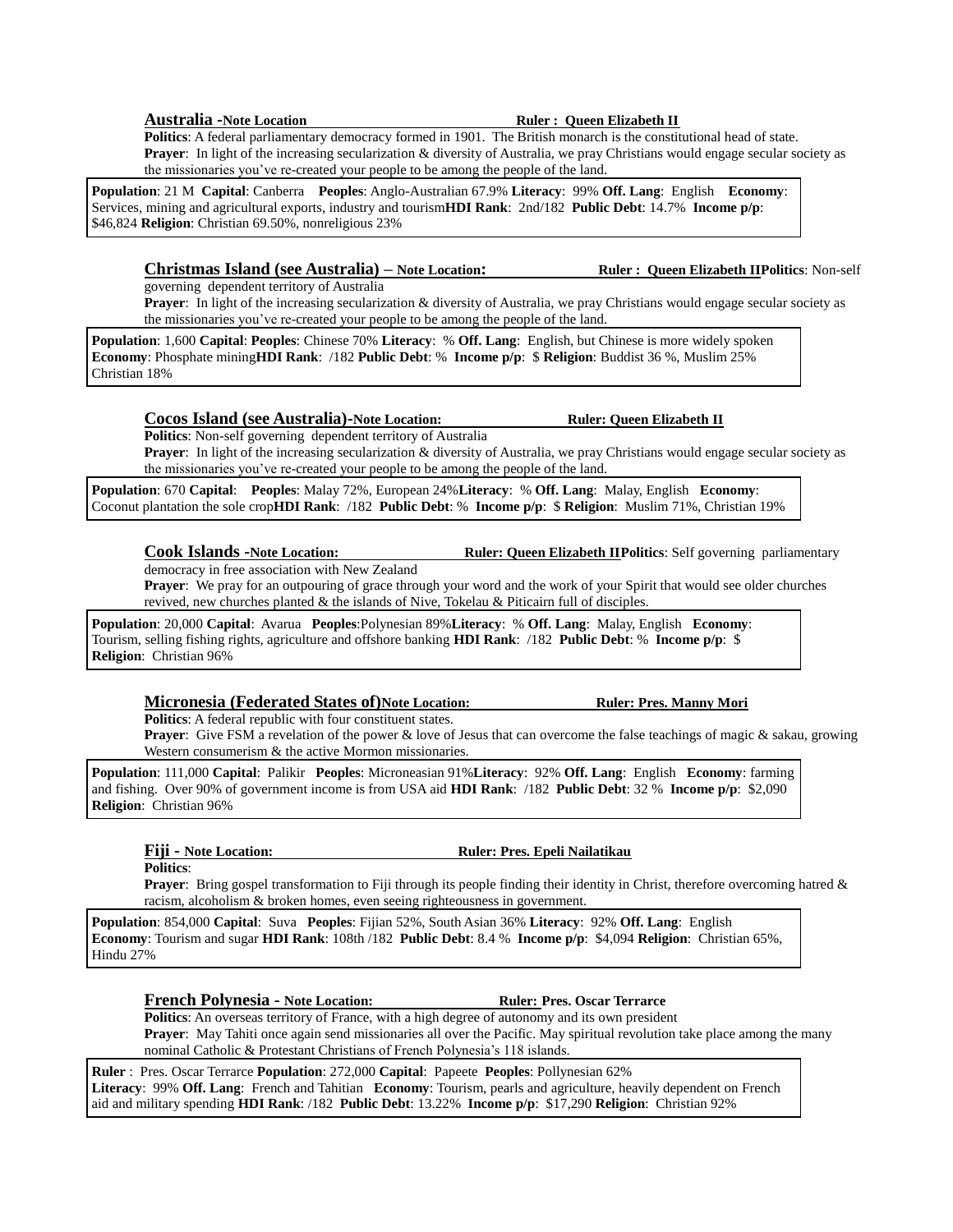Guam - Note Location: Ruler: Governor Eddie Calvo

**Politics**: A self-governing, unincorporated US Territory. Guamanians are US citizens.

**Prayer**: Biblical righteousness is needed in Guam, as US culture affects change with wealth & tourism, but also gambling, drugs, prostitution & sex trafficking, intensified by a US military presence.

**Population**: 180,000 **Capital**: Agana **Peoples**: Micronesian 49%, Asian 38%**Literacy**: 100% **Off. Lang**: English and Chamorro **Economy**: 1/3 are employed by the government or military, tourism, 25% on welfare **HDI Rank**: /182 **Public Debt**: % **Income p/p**: \$22,661 **Religion**: Christian 96%

# **Kiribati - Note Location: Ruler: Pres. Anaote Tong**

**Politics**: Independent from Britian in 1979 as a democratic republic.

**Prayer**: A return to the Bible is what we ask for the once-strong Congregational Church, & among the Assemblies of God & Church of God, who's growth due to healings & financial windfalls are followed by decline.

**Population**: 100,000 **Capital**: Tarawa **Peoples**: I-Kiribati 99% **Literacy**: 94% **Off. Lang**: English, but I-Kiribati is more widely spoken **Economy**: Copra, fish and foreign aid **HDI Rank**: /182 **Public Debt**: 11% **Income p/p**: \$1,372 **Religion**: Christian 98%

### **Marshall Islands - Note Location: Ruler: Pres. Jurelang Zedkaia**

**Politics**: An Independent republic since 1986, in free association with the USA.

**Prayer**: This US nuclear bomb testing ground needs wise leaders as she faced over-urbanization, unemployment, drug use, sexual immorality, & genetic disorders & cancer from the effects of nuclear radiation.

**Population**: 63,000 **Capital**: Majuro **Peoples**: Micronesian 89% **Literacy**: 92% **Off. Lang**: Marshallese and English **Economy**: US aid is 61.3%, High unemployment **HDI Rank**: /182 **Public Debt**: 10% **Income p/p**: \$3,070 **Religion**: Christian 97%

# **Naura -** Note Location: Ruler: Pres. Marcus Stephen

**Politics**: Became a UN member in 1999. The world's smallest republic

**Prayer**: Dear LORD, since economic meltdown has struck this tiny nation, spiritual awareness grows as the economy shrinks. The JESUS film has been seen by almost the entire population, so bless your work an let it continue to grow.

**Population**: 10,000 **Capital**: None, but Admin.Center in Yaren **Peoples**: Micronesian 73% **Literacy**: 97% **Off. Lang**: Nauruan, English **Economy**: Deeply in debt, mining and sale of fishing rights. **HDI Rank**: /182 **Public Debt**: % **Income Religion**: Christian 91.5%

**New Caledonia -Note Location:** Ruler: High commissioner Yves Dassonville

**Politics**:

**Prayer**: May the transition to equality for the indigenous Melanesian Kanaks be healing, peaceful & fair. Give pastors wisdom to discern between tradition & gospel, bringing numerical & spiritual growth.

**Population**: 254,000 **Capital**: Noumea **Peoples**: Melanesian 45, Polynesian 16% **Literacy**: 91% **Off. Lang**: French **Economy**: rich mineral deposits, relies on subsidies from France **HDI Rank**: /182 **Public Debt**: % **Income p/p**: \$ 27,387 **Religion**: Christian 81%

## **New Zealand-** Note Location: Ruler: Queen Elizabeth II

**Politics**: Parliamentary Democracy with the British Monarch as official head of state. One of the least corrupt nations, if not the least corrupt in the world.

**Prayer**: Renew the dying Kiwi churches by an outpouring of your Spirit in the face of a rapidly growing % of "non-religious" people. Reunite the churches through the New Zealand Christian Network.

**Population**: 4.3M **Capital**: Wellington **Peoples**: European 73%**Literacy**: 99% **Off. Lang**: English **Economy**: Tourism, export of agricultural and forest producs **HDI Rank**: 20th/182 **Public Debt**:24.4 % **Income p/p**: \$ 30,030 **Religion**: Christian 53%, nonreligious 41%

# **Niue - Note Location: Ruler: Queen Elizabeth II**

**Politics**: Self governing democracy in free association with New Zealand

**Prayer**: Give these islanders just & wholesome ways to earn a living since the offshore banking industry was shut down, because it was becoming a money-laundering service.

**Population**: 1,438 **Capital**: Alofi **Peoples**: Polynesian 90% **Literacy**: 99% **Off. Lang**: Niuean, English **Economy**: Internet earnings, fishing, agriculture and tourism **HDI Rank**: /182 **Public Debt**: % **Income p/p**: \$ **Religion**: Christian 94.5%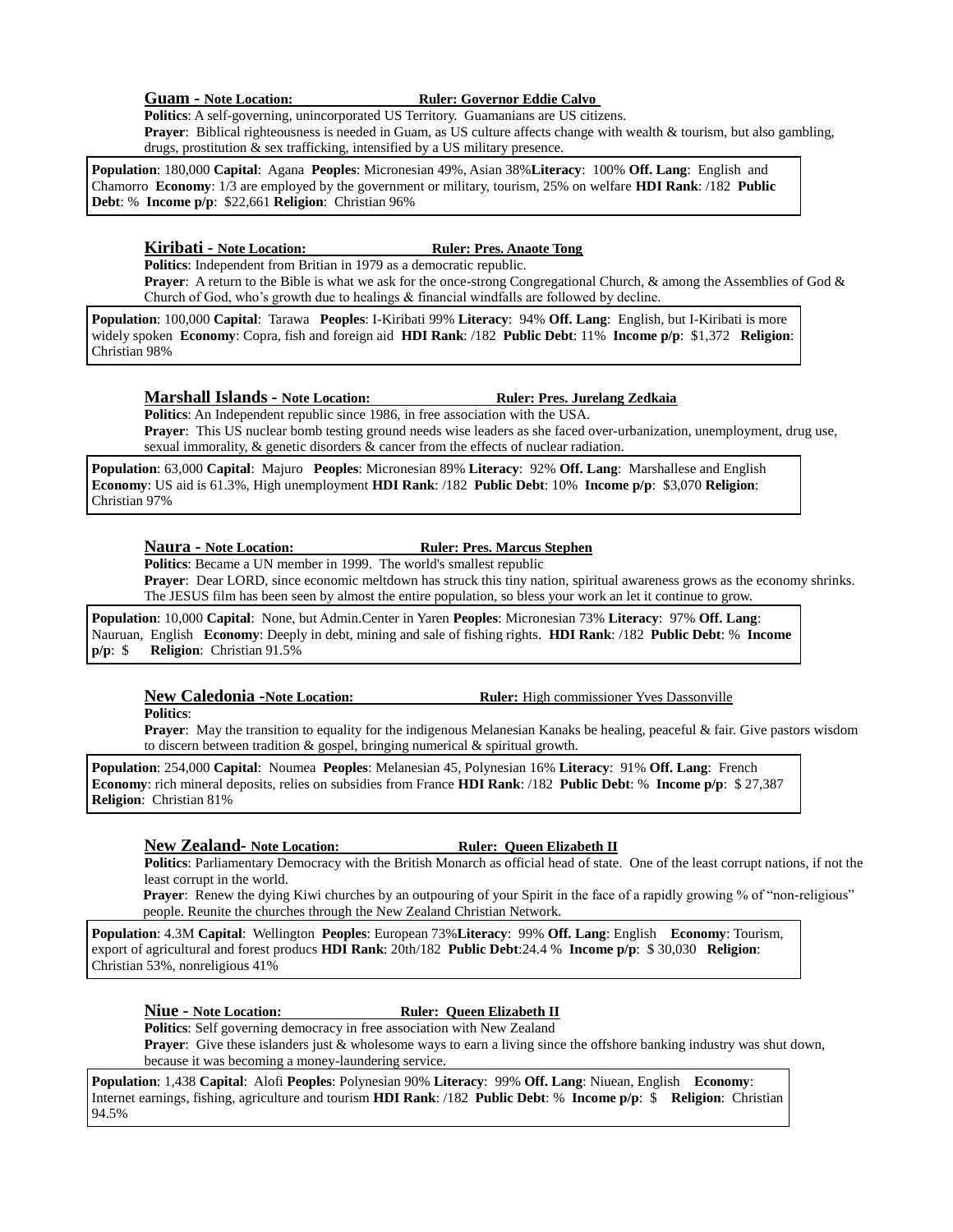# **Norfolk Island -** Note Location: Ruler: Queen Elizabeth II

**Politics**: Self governing dependent territory of Australia

Prayer: Move among the existing churches here to foster renewal & awakening. May believers do the work of evangelists among neighbors, especially the Malays of Cocos Island & Chinese of Christmas Island.

**Population**: 2,234 **Capital**: **Peoples**: Anglo-Celtic 95% **Literacy**: % **Off. Lang**: **Economy**: Self sufficient in agriculture, tourism is the main earner **HDI Rank**: /182 **Public Debt**: % **Income p/p**: \$ **Religion**: Christian 94.5%

### **Northern Marianas Islands - Note Location: Ruler: Pres. Barack Obama**

**Politics**: A self-governing Commonwealth Territory of the USA since 1977. The population were granted US citizenship in 1990.

**Prayer**: May the light of the gospel truly shine on the "converted" Chanorro majority & the many Asian inhabitants & visitors, bringing renewal that would give meaning & focus to the young & old alike.

**Population**: 88,000 **Capital**: Saipan **Peoples**: Pacific Islanders 45%, Asians 49% **Literacy**: 100% **Off. Lang**: English **Economy**: Tourism, especially from Japan, garment manufacturing **HDI Rank**: /182 **Public Debt**: % **Income p/p**: \$ 13,350 **Religion**: Christian 85%

### **Palau** – Note Location: Ruler: Pres. Johnson Toribiong

**Politics**: Compact of Free Association with the USA, signed in 1982.

**Prayer**: The Korror Evangelical Church needs revival in Palau, LORD, & the hindrances to the gospel, such as closed cultures, strong traditionalism, US aid's effects, material comforts, & limited Bible access.

**Population**: 20,000 **Capital**: Ngerulmud **Peoples**: Micronesian 81% **Literacy**: 99% **Off. Lang**: Paluan, English **Economy**: Tourism, especially from Japan, garment manufacturing **HDI Rank**: /182 **Public Debt**:13.9 % **Income p/p**: \$ 8,093 **Religion**: Christian 95%

## **Papua New Guinea –** Note Location Ruler: Queen Elizabeth II

**Politics**: Democratic Parliamentary system

**Prayer**: Several New Testaments are completed in new languages every year in PNG! Thank you, LORD, for your beautiful word spreading throughout PNG. Prevent meltdown by establishing courageous, wise leaders.

**Population**: 6.8 M **Capital**: Port Moresby **Peoples**: Micronesian 98%**Literacy**: 57% **Off. Lang**: English , Tok Pisin **Economy**: agricultural/fishing, tea coffee and copra **HDI Rank**: 148th/182 **Public Debt**: 32 % **Income p/p**: \$ 1,306 **Religion**: Christian 95%

## **Pitcairn Islands -** Note Location Ruler: Queen Elizabeth II

**Politics**: One of the smallest and most isolated territories in the world. It is a British overseas territory, but is administered from New Zealand.

**Prayer**: Thank you LORD for seeing the Bible translated to Tokelaus in 2005. May having scripture in their heart language greatly grow their faith.

**Population**: 50 **Capital**: **Peoples**: %**Literacy**: % **Off. Lang**: **Economy**: **HDI Rank**: /182 **Public Debt**: % **Income p/p**: \$ **Religion**: %

**Samoa - Note Location Ruler: O le Ao o le Malo Tufuga Efi** 

**Politics**: First Pacific island nation to win post-colonial independence

**Prayer**: Although Christian for over 100 years, Samoan culture still needs transformed by the gospel. Rivalry, traditionalism, nominalims, pride, politics, now with modern moral decline, need ousted by grace.

**Population**: 178,000 **Capital**: Apia **Peoples**: Indigenous Polynesian 99% **Literacy**: 99% **Off. Lang**: Samoan, English **Economy**: Service economy focused on tourism **HDI Rank**: 94th/182 **Public Debt**: 55% **Income p/p**: \$ 2,608 **Religion**: Christian 96%

### **Solomon Islands (PNG) -** Note Location Ruler: Queen Elizabeth II

**Politics**: The country has free elections and a free press, but instability in party loyalties makes stable government a challenge. **Prayer**: O Father, the civil war of 1998-2003 paralyzed the nation of a number of levels and left many thousands uprooted and in need of practical help and spiritual counseling We pray for true forgiveness and reconciliation. Without these, the nation can never really progress.

**Population**: 535,000 **Capital**: Honiara **Peoples**: Melanesian 90% **Literacy**: 76% **Off. Lang**: English **Economy**: agriculture and fishing **HDI Rank**: 135th/182 **Public Debt**: 55% **Income p/p**: \$ 1,228 **Religion**: Christian 96%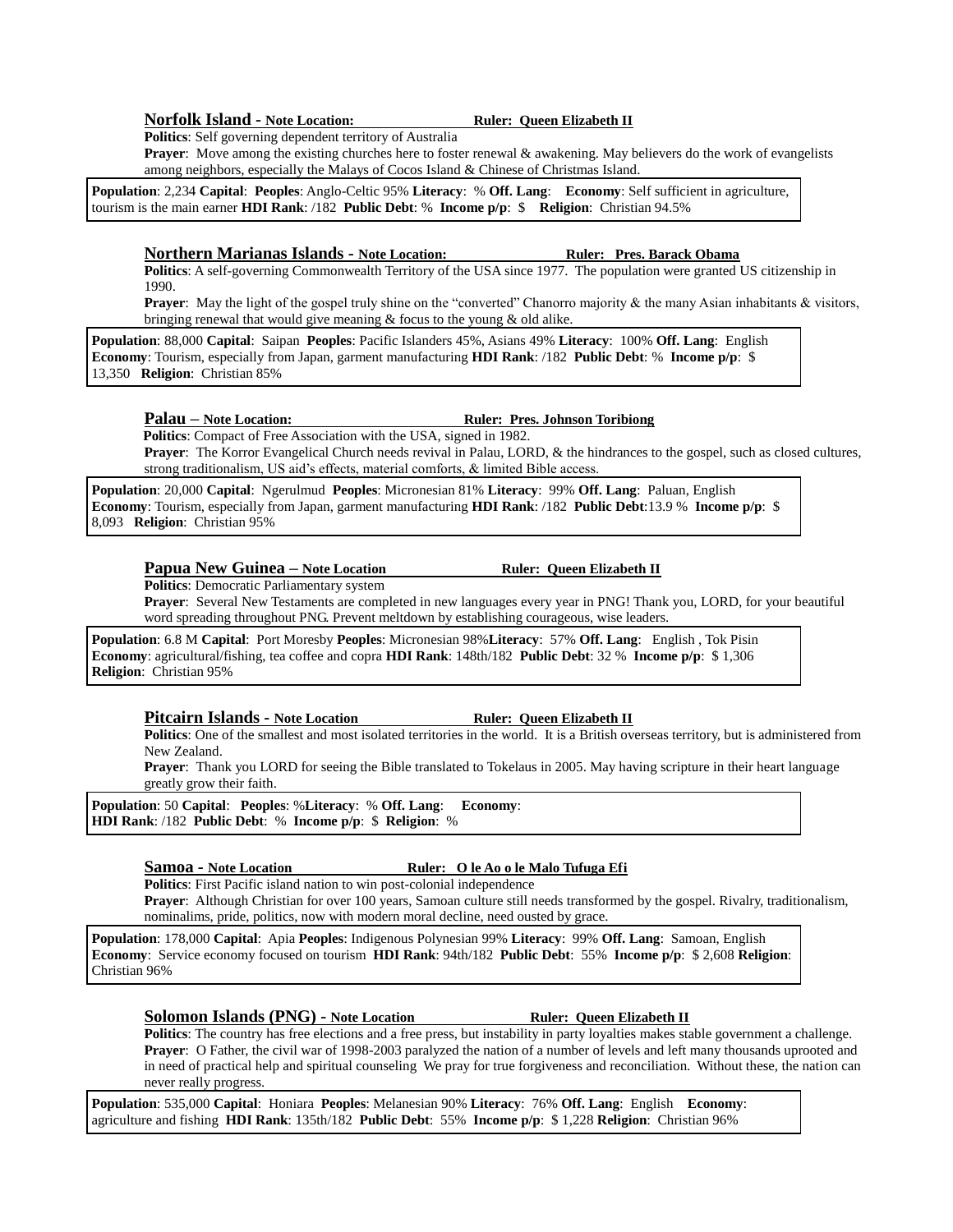# **Tokelau - Note Location Ruler: Foua Toloa**

**Politics**: An external territory of New Zealand with increasing autonomy and self-administration **Prayer**: Father, send your word and bring salvation.

**Population**: 1,206 **Capital**: **Peoples**: Polynesian 98% **Literacy**: 99% **Off. Lang**: Tokelauan **Economy**: Dependent on aid, remittances from Tokelauans abroad and sale of postage stamps **HDI Rank**: /182 **Public Debt**: % **Income p/p**: \$ **Religion**: Christian 100%

## **Tonga** - Note Location Ruler: King George Tupo V

**Politics**: The first elected Prime Minister assumed responsibilities in 2006

**Prayer**: Nearly all Tongans have access to the gospel, praise you LORD! But, now Mormonsim is very popular, & divisions within churches do not line up with your ways, Father. Bring repentance to Tonga.

**Population**: 104,000 **Capital**: Nuku'alofa **Peoples**: Tongan 98%**Literacy**: 100% **Off. Lang**: Tongan **Economy**: Tourism, agriculture **HDI Rank**:99th /182 **Public Debt**: 47 % **Income p/p**: \$ 2,510 **Religion**: Christian 96%

### **Tuvalu -** Note Location **Ruler: Oueen Elizabeth II**

**Politics**: Independent from Britain in 1978 as a parliamentary monarchy **Prayer**: May your long-standing Church bring wisdom to prevail in Tuvalu as she faces limited resources & external & modern influences. Bring renewal & biblical faith to all who call on your name.

**Population**: 10,000 **Capital**: Funafuti **Peoples**: Pacific 98%**Literacy**: 95% **Off. Lang**: Tuvalu **Economy**: farming, fisheries license fees **HDI Rank**: /182 **Public Debt**: 23 % **Income p/p**: \$ 2,240 **Religion**: Christian 97%

### **Vanuatu - Note Location** Ruler: Pres. Iolu Abil

**Politics**: Parliamentary sysem with president and prime minister. British Commonwealth member.

**Prayer**: Thank you for bringing thousands to Christ out of the "John Frum" cargo cults. Guide the many Christians in Your Ways, especially the President of Vanuatu.

**Population**: 245,000 **Capital**: Vila **Peoples**: Ni-Vanuatu 92%**Literacy**: 74% **Off. Lang**: Bislama, English **Economy**: Agriculture and tourism, 3rd poorest nation in the Pacific **HDI Rank**: 126th/182 **Public Debt**: 28% **Income p/p**: \$ 2,442 **Religion**: Christian 94%

# **Wallis & Futuna Islands -** Note Location Ruler: Pres. Nicolas Sarkozy

**Politics**: An overseas territory of France until 2003; now an overseas collectivity of France **Prayer:** It is wonderful to see evangelical numbers rising, especially through the work of New Caledonian missionaries to Wallis & Futuna. Let the Wallisian & Futunans in New Caledonia turn from drug abuse.

**Population**: 15,000 **Capital**: Mata-Utu **Peoples**: Polynesian 99% **Literacy**: 50% **Off. Lang**: French, Uvean, Futunan **Economy:** Heavily subsidized by France. Also revenue from fishing rights, export of labour and coconuts. **HDI Rank**: 182 **Public Debt**: % **Income p/p**: \$ **Religion**: Christian 99%

9.

**Leader:** Now we will change our attention by reading aloud Psalm 78:5-8 together.

All read Psalm 78:5-8 together.

For he established a testimony in Jacob, and appointed a law in Israel, which he commanded our fathers, that they should make them known to their children:<sup>6</sup>That the generation to come might know them, even the children which should be born; who should arise and declare them to their children:<sup>7</sup> That they might set their hope in God, and not forget the works of God, but keep his commandments:<sup>8</sup> And might not be as their fathers, a stubborn and rebellious generation; a generation that set not their heart aright, and whose spirit was not stedfast with God.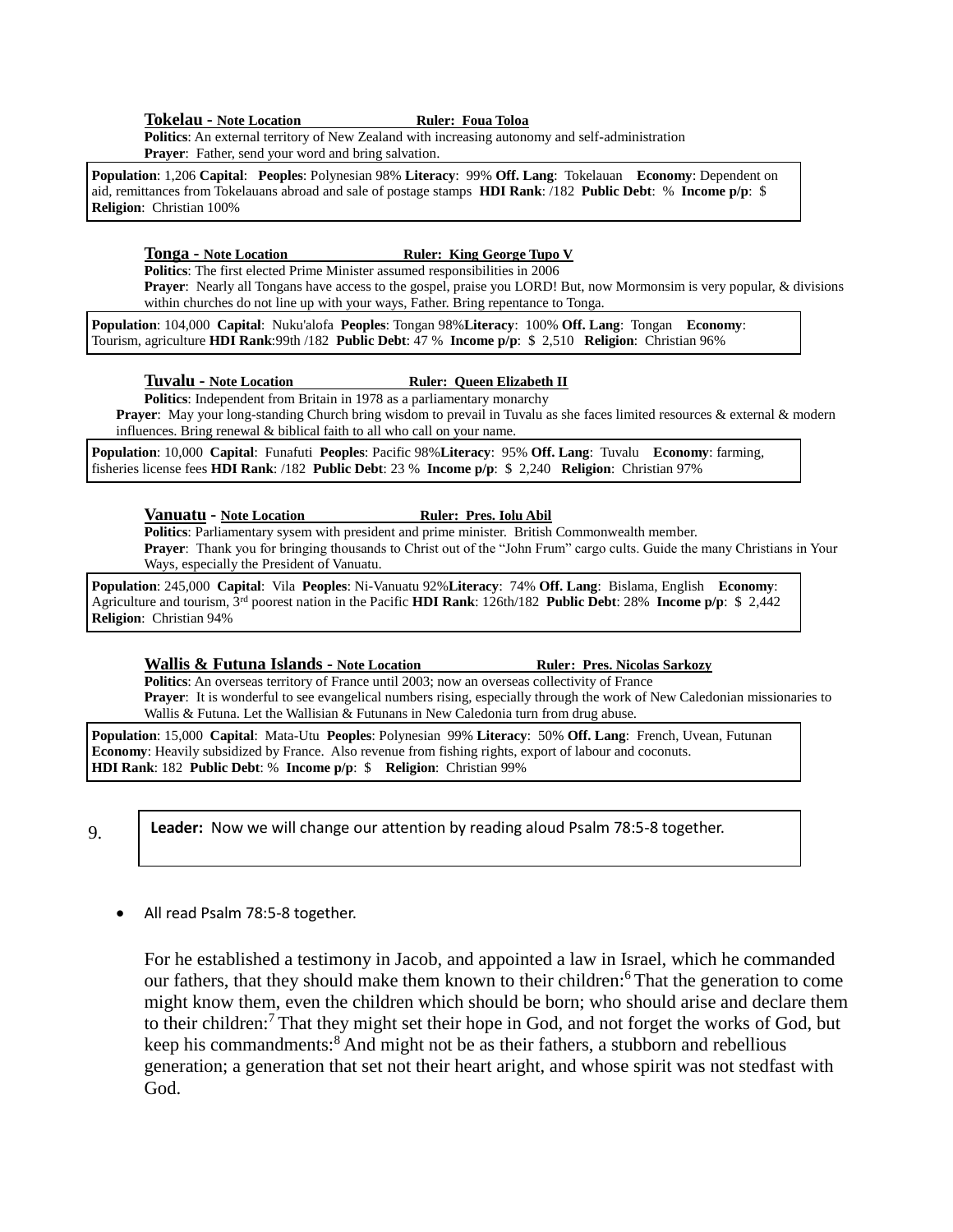- **Leader:** Note below 2 of the prayers that the apostle Paul prayed for God's people. They've been broken down to small prayers called mini prayers Where the slash is replace d with a child's name that your're praying for. Now we start an ongoing ministry of prayer for the upcoming generation.
- Each prays one of the mini prayers replacing a child's name that you know.

I pray that / might be filled with the knowledge of his will in all wisdom and spiritual understanding.

I pray that / might walk worthy of the Lord unto all pleasing being fruitful in every good work and increasing in the knowledge of God.

I pray that I / would be strengthened with all might according to his glorious power, unto all patience and long suffering with joyfulness.

We pray always for /, that our God would count / worthy of this calling, and fulfill all the good pleasure of his goodness, and the work of faith with power

I pray that the name of our Lord Jesus Christ may be glorified in / , and / in Him, according to the grace of our God and the Lord Jesus Christ.

**NOTE:** I know this seems like a lot of monkey motion, but years from now you can look back and know your prayers for the younger generation helped them become godly men and women.

11. **Leader:** This is when you begin your personal prayer list. Start the list by jotting down those for whom you are now praying: for children, grandchildren and young friends and all their families. Take home and keep adding until you have between 50 or 100. We will revisit at Session 9.

- Everyone takes a few minutes to start their Next Generation List, praying while listing.
- 12.

10.

**Leader:** Any other personal prayer requests.

Anyone can make a request for anything on your heart.

# **PART 5: SUMMARY**

13**.** 

**Leader:** The "Note Reader" will read the principle we learned in this session?